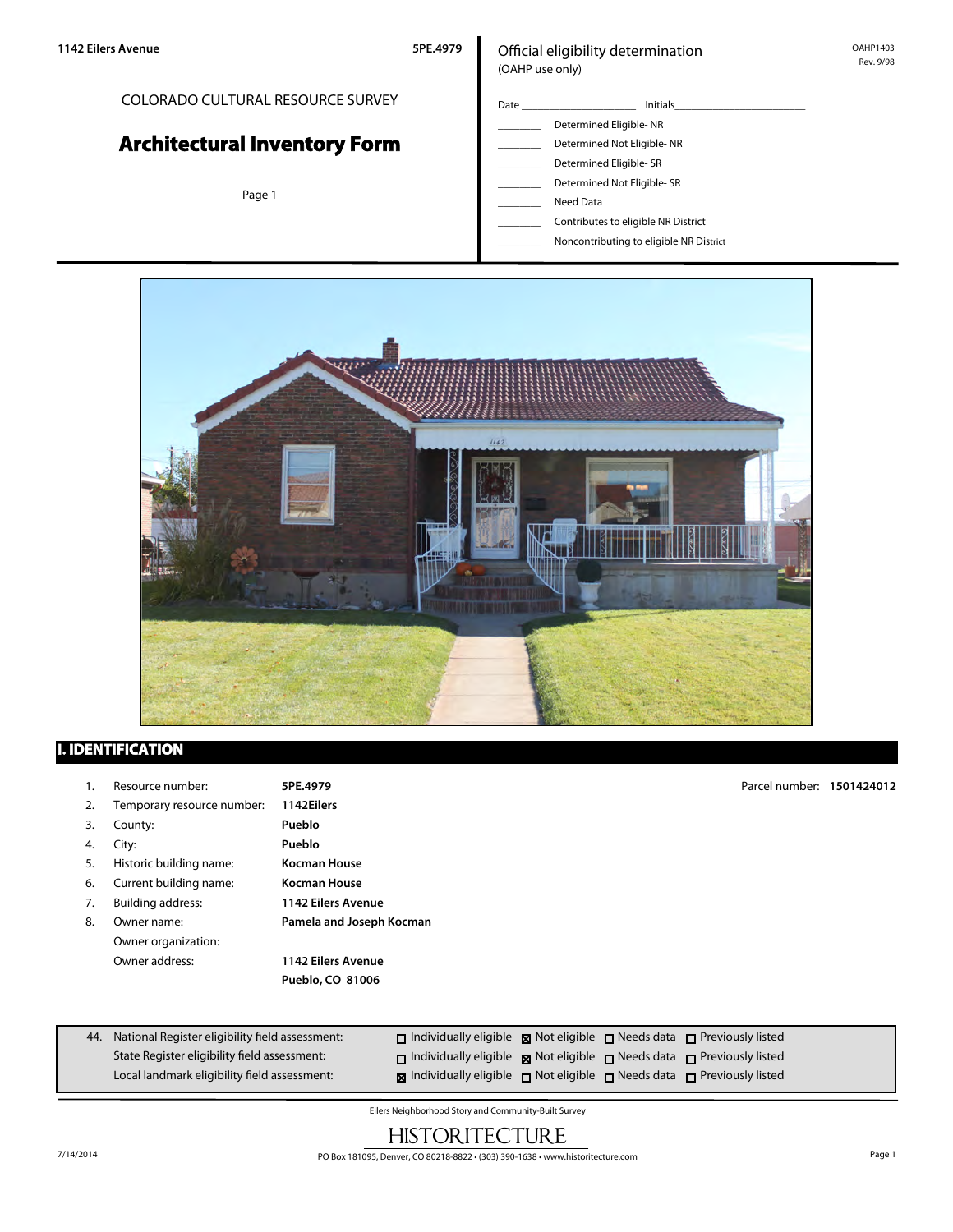### **II. GEOGRAPHIC INFORMATION**

- 9. P.M.: **6th** Township: **21S** Range: **65W SE** 1/4 **NE** 1/4 **SE** 1/4 **SE** 1/4 of section **1**
- 10. UTM Reference Zone: **13** Easting: **534352** Northing: **4233243**
- 11. USGS quad name: **Southeast Pueblo** Scale: **7.5** Year: **1994**
- 12. Lot(s): **Lots 17 and 18** Addition: **Cyril Zupan** Year of addition: **1943**
- 13. Boundary description and justification: **The boundary, as described above, contains but does not exceed the land historically associated with the property.**

Metes and bounds exist

### **III. ARCHITECTURAL DESCRIPTION**

- 14. Building Plan (footprint, shape): **Rectangular Plan** Other building plan descriptions:
- 15. Dimensions in feet: **1314 square feet**
- 16: Number of stories: **One**
- 17: Primary external wall material(s): **Brick**

Other wall materials:

- 18: Roof configuration: **Gabled Roof/Cross Gabled Roof** Other roof configuration:
- 19: Primary external roof material: **Ceramic Tile Roof** Other roof materials:
- 20: Special features: **Chimney Porch Window/Glass Block**

21: General architectural description:

**Oriented to the west, this one-story Ranch home features a rectangular plan and a concrete foundation. The Roman, red brick home has handpainted black mortar. All of the wooden trim is painted white. The cross gabled roof is covered in ceramic tile. A short brick chimney appears on the roof's ridgeline.**

**The primary entry is centered on the façade underneath a recessed, side-gabled, concrete porch with a wide, scalloped fascia, painted white. The inside wooden door is painted orange and has a diamond-shaped fixed pane window. The steel security door is painted white and features decorative scrolled ironwork. This entry is reached via three curved steps with a single soldier course of brick facing. The white iron porch railings flare out from the stairs and also run along the perimeter of the porch. The vertical elements of the railing alternate, straight and turned, with**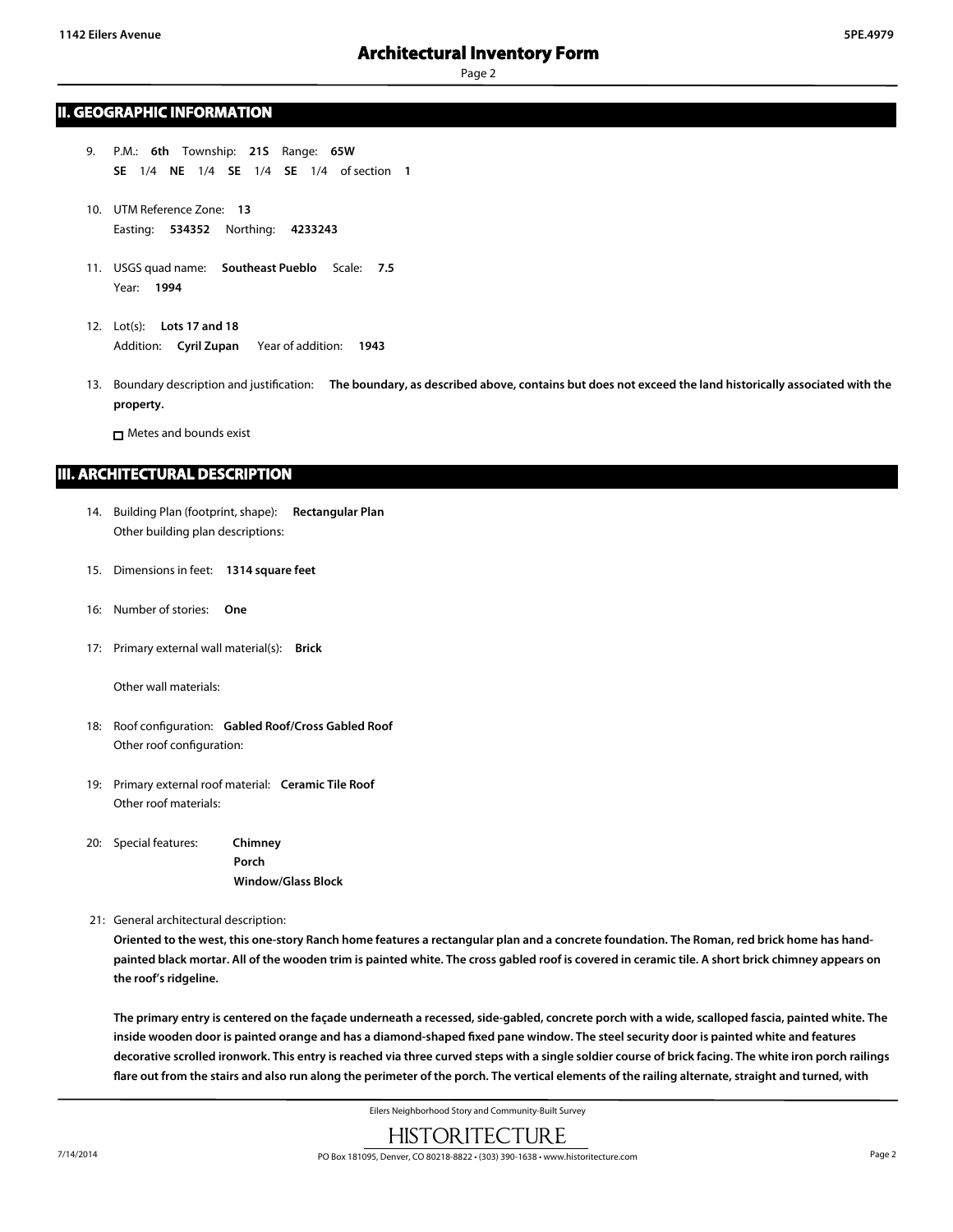Page 3

**simple scrollwork appearing randomly between the straight bars along the length of the porch rail. The iron supports, at the north corner of the front staircase and at the southwest corner of the porch, feature the same simple scrollwork. The home's date of construction, 1949, appears on a metal plaque north of the front door. South of the front door there is a metal mail slot and a black metal box for larger post. There is a large, rectangular, fixed-pane picture window centered between the front door and the southwest corner of the façade. White metal furniture, a matching chair and glider, provide front porch seating. At the northwest corner of the façade is a front-gabled bay with a rectangular, vertically oriented, four-lite, double-hung window. Scalloped fascia board, narrower than the band running along the front of the porch, defines the gable face along the eaves. Immediately above the concrete foundation is a band of decorative brickwork featuring an alternating three-brick horizontal and vertical pattern.**

**The north elevation features six visible window openings. There are three windows along the foundation, providing light to the basement. These windows are recessed and appear to be steel fixed pane. The two windows closest to the street have two lites, and the one near the fence enclosing the back yard is a single-lite, fixed-pane opening. The decorative brickwork featured on the façade continues onto this elevation. There are three windows in the main story of the house, all with brick sills, along this side. The one at the northwest corner of the house matches the one in the front-gabled portion of the façade. Nearly centered within the original portion of the home is a vertically oriented, rectangular, doublehung window. To the east of this opening is a smaller, horizontally oriented, rectangular window, in-filled with glass block. There is a narrow, rectangular, louvered vent, with a brick sill, in the gable peak. A slight variation in the brick color and pattern marks the shed-roofed rear addition to the home. A utility box appears near the northeast corner of the house, and there are two drainpipes painted brick red at the front and rear corners of the house along this elevation.**

**The south elevation has nine window openings. The foundation windows are similar to those along the north elevation, except there are four basement windows visible on this side of the house. Near the southwest corner of the house are two window openings featuring pairs of rectangular units matching those on the front-gabled portion of the façade. Three rectangular, vertically oriented, double-hung windows with brick sills appear near the southeast corner of the house. The two windows closest to the corner are slightly larger. The decorative brickwork featured on the façade also continues onto this elevation. Another drainpipe painted brick red is affixed to the southeast corner of the house behind the chain-link fence.**

**The large garage along the alley obscures the east (rear) elevation of the home. However, an aerial photograph (oblique) shows a recessed porch with steps leading down to the backyard. The gable-faced bay south of the rear porch features a rectangular, horizontally oriented window. The addition at the northeast corner of this elevation has a single rectangular window opening as well.**

22. Architectural style:

Other architectural style: Building type: **Ranch Type**

#### 23. Landscape or special setting features:

**The residence sits on a well-maintained residential street with manicured lawns and limited tree cover. The front lawn is maintained grass, and there is a sidewalk that leads to the front door by a linear concrete walkway. The side yards are also well-maintained grass lawn, and there is a small backyard of grass and concrete leading to a larger brick and stucco garage that sits on the alley. The property is sited on a lot with an elevation of approximately 4760 feet above mean sea level.**

#### 24. Associated building, features or objects:

#### **Garage**

**The garage was erected in 2007 with a Variance to size and setbacks and architectural compatibility. The large, rectangular, side-gabled accessory building is located along the alley behind the home and runs the entire length of the lot. It is sided in fiberboard, painted cream, and features a double roll-up door. The roof is covered in asphalt composition shingles. There is a large, rectangular, horizontally oriented, fixed-pane window north of the garage door. The garage's south elevation has a large, rectangular, fixed-pane window. The west elevation of the garage, facing the house, features bands of brick facing near its corners. From the southwest corner of the lot, a portion of a single window opening is visible. This window is located north of the brick facing at the southwest corner of the garage. The home obscures the remainder of the garage's west elevation. The north elevation of the garage also is not visible from the public right-of-way.**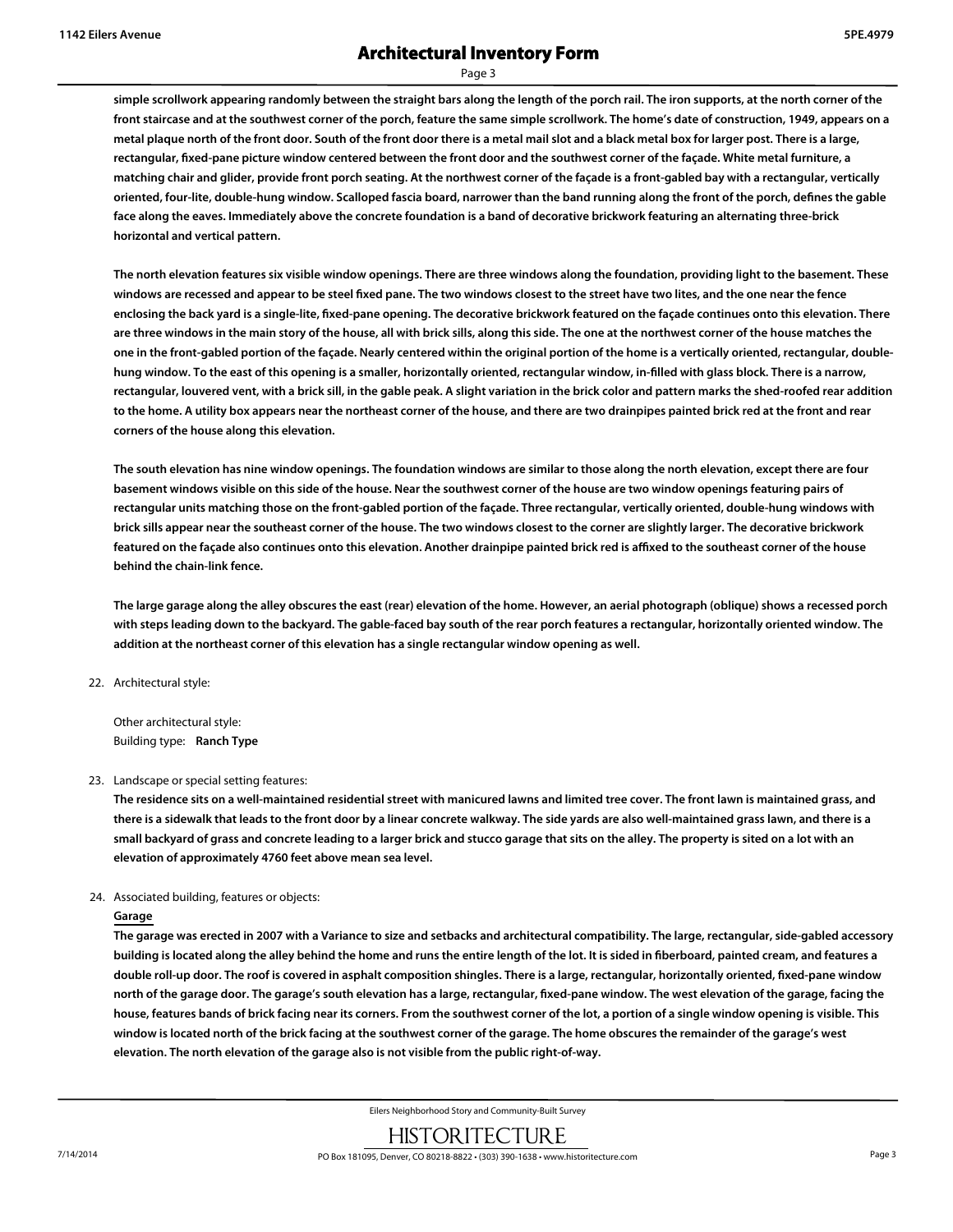# **IV. ARCHITECTURAL HISTORY**

- 25. Date of Construction: **1949** Source of Information: **Pueblo County Assessor (online); current owner Ex** Actual □ Estimate
- 26. Architect: **None** Source of Information:
- 27. Builder: **Unknown** Source of Information:
- 28. Original Owner: **Elsie Kocman** Source of Information: **Pueblo County Assessor (online)**

#### 29. Construction history:

*The following construction history is quoted from a narrative by Joe Kocman, current owner.*

**ORIGINAL DESIGN: "Our house at 1142 Eilers Avenue was built in 1949 in time for our family to move in for Christmas. Mom and Dad designed the house for the family of seven—4 daughters, 1 son, and themselves. Because of this larger family, they had the insight to design the house with larger rooms than normal for the time. My brother, Ed 'Pudgy,' was 17 at the time and graduating from high school. Being the only boy [until Joe was born in September 1950], he had one bedroom for himself and, therefore, also the smallest of the 3 bedrooms. The 4 girls shared one bedroom, which was designed large enough to spaciously hold 2 double beds and the accompanying furniture. At that time, my sister, Eileen, was the oldest at 15 and Judy was 6 and the twins, Marla and Darla, were 3. Mom and Dad's bedroom was interestingly positioned in the center of the house with 2 door exits. One was a pocket door leading to the dining room and the second a hinged door leading to the hallway between the 2 other bedrooms and the bathroom. Although the bedrooms were designed larger for that period of time, the closets were designed 'normal;' about 5 feet wide in Mom and Dad's and Pudgy's bedrooms—extremely small by today's standards. The closet in the girls' bedroom was designed larger because of the 4 girls, about 8 feet wide, but still smallish by for today's standard for that size of room.**

**"The living room and dining room were designed on the large size, even today still considered a nice size. The ceilings in the living and dining rooms were coved with a 90 degree arc with a 2 ½" finish lip to the raised ceiling. The open doorways between the living room and hall and dining room and kitchen all had half-moon arches. There was also an arch built to delineate the dining room and living room. That arch was removed sometime between 1953 and 1954 in order to make the room more open—a look way ahead of its time.**

**"The kitchen was of average, large size for its time with a 'U' shaped countertop and cabinet design for the sink and workspace area. The stove and refrigerator were opposite the sink. Because of the alignment of the abutting walls, there was an area conveniently left to build a built-in spice cabinet about 18" wide by 6 feet tall next to the stove. The dining area consisted of a 'U' shaped booth covered in a dark green vinyl. Although it seems to be a small area, it seated 7 of us with Mom sitting in a chair at the open end of the booth.**

**"The bathroom was of average size (small today) with a full tub having an arched opening. There is also a built-in towel closet about 2 feet wide by 8 feet tall divided into 3 sections.**

**"Not to lose any space, there is also a built-in hallway linen closet which abuts the girls' closet. Its doors and drawers fronts are finished in nicely stained plywood. The use of plywood in hallway closets was very typical for the houses built in this area in the 1950's.**

**"Finally there was a full basement beneath the ranch style house. Initially the basement was not finished. Over the next 12 years Dad built a ¾ bath using glazed block requiring no finish work. A large bedroom was also finished with a large walk-in closet in the basement. A full set of kitchen cabinets were also installed, as Dad was finishing a basement "summer kitchen" downstairs for use to help keep the main level cooler in the summer. This was never finished as Dad died from a massive heart attack in Feb. 1962."**

**ALTERATIONS: "Our house remained as it was from 1949 until 2007 with the exception of the ca. 1953–1954 removal of the arch between the**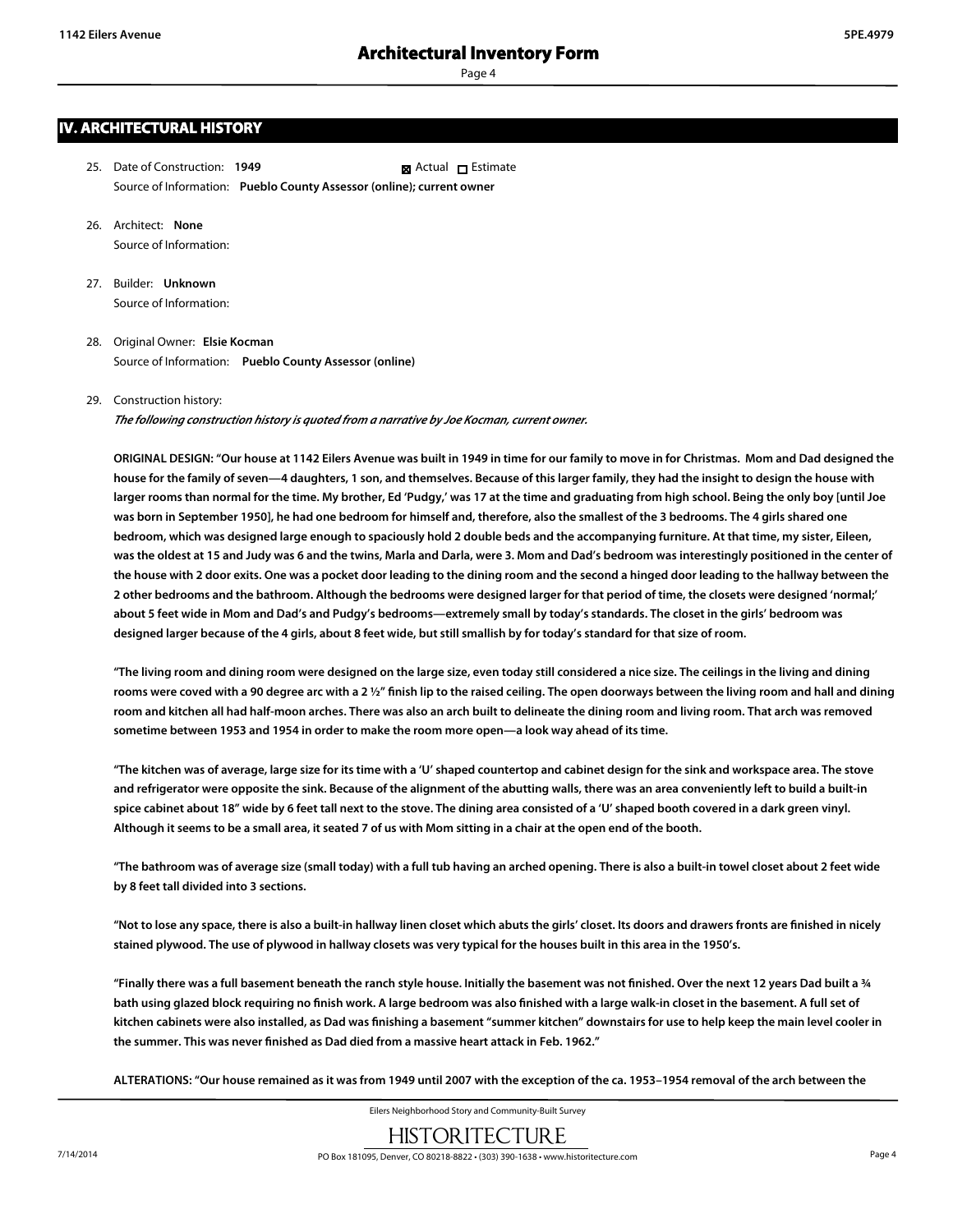#### **living room and dining room.**

**"In 2007, we [Pam and Joe Kocman] added a pop-out in the kitchen to expand the dining area. We also added on to the northeast part of the house which was needed to get a laundry room on the main level. This addition also included a small sunroom and walk-in closet for the master bedroom. Between the two additions, an 8 x 15 deck also was added. The kitchen cabinets were upgraded with new cherry cabinets going to the ceiling as the original one did. The biggest interior change occurred with Mom and Dad's bedroom and my brothers' and my bedroom. We opted to take the 2 bedrooms and made them into a larger master bedroom suite with an extra-large shower with a curved entrance, double sink vanity, and walk-in closet. The window overlooking the old concrete patio became a doorway to the sunroom and laundry room. A major problem we faced was the house, being brick, was going to make it difficult to get any kind of matching brick. After an exhaustive search, we were able to find very similar brick in the various colors. So Pam and our bricklayer counted how many of each color brick was in an area and had the percentage of each brick ordered to match. It turned out to be an astonishingly close match. The final major addition was a large 24 x 24 double car garage and an attached 14 x 24 workshop which took up a majority of the back yard. Because of its size and location, we had to apply for two variances to get city planning approval. Part of that approval process was a requirement to tie in some matching brick-work. We, therefore, designed the exterior to be white stucco with the four corners in brick and a 4-foot wide brick strip between the garage and workshop to break up the run of white stucco."**

#### **V. HISTORICAL ASSOCIATIONS**

- 31. Original use(s): **Domestic/Single Dwelling**
- 32. Intermediate uses(s): **Domestic/Single Dwelling**
- 33. Current uses(s): **Domestic/Single Dwelling**
- 34. Site type(s): **Single-family domestic residence**

#### 35. Historical background:

*The following historical background is quoted from a narrative by Joe Kocman, current owner:*

**"Our house at 1142 Eilers Avenue was built in 1949 in time for our family to move in for Christmas. Mom and Dad designed the house for the family of seven—4 daughters, 1 son, and themselves. My brother, Ed 'Pudgy,' was 17 at the time and graduating from high school. At that time, my sister, Eileen, was the oldest at 15 and Judy was 6 and the twins, Marla and Darla, were 3. I was the "baby" of the family and was born in Sept, 1950.**

**"One of the more interesting yet odd stories of our house is that Dad requested not using black mortar for the brick work. Therefore, one summer when my brother Pudgy was unable to get a job, he painted all the mortar joints on the house black. You can still see remnants of his work in the exposed areas of the house. While in the covered front porch it still looks newly painted.**

**"In 1952 my Aunt Evelyn and Uncle Jay built their house right next door at 1146 Eilers. With the adjoining lots and no fence dividing the yards, we always had some place to play football. Also, all of the family birthday parties were held in the back yards of our 2 houses.**

**"Thanksgiving and Christmas were the 2 holidays that were kept sacred as a family event to be celebrated at our house. Christmas for our family was always celebrated on Christmas Eve with everyone going to the "Midnight Mass" celebration afterwards. These events were attended by 40 to 50 family members.**

**"I have so many memories of growing up in our home. One special one that is so vivid to this day was Christmas of 1956. Mickey and my sister, Eileen, were married in 1955. The Christmas Eve of 1956 it had been snowing with 4 or 5 inches of snow on the ground and still falling. It was about 6:15 p.m. and Mickey and Eileen were 15 minutes late. All the presents were under the tree, which was positioned in front of the living room picture window. At 6 years old, I could hardly stand it waiting for them. I stood to the left of the tree with my chin on the window sill and every**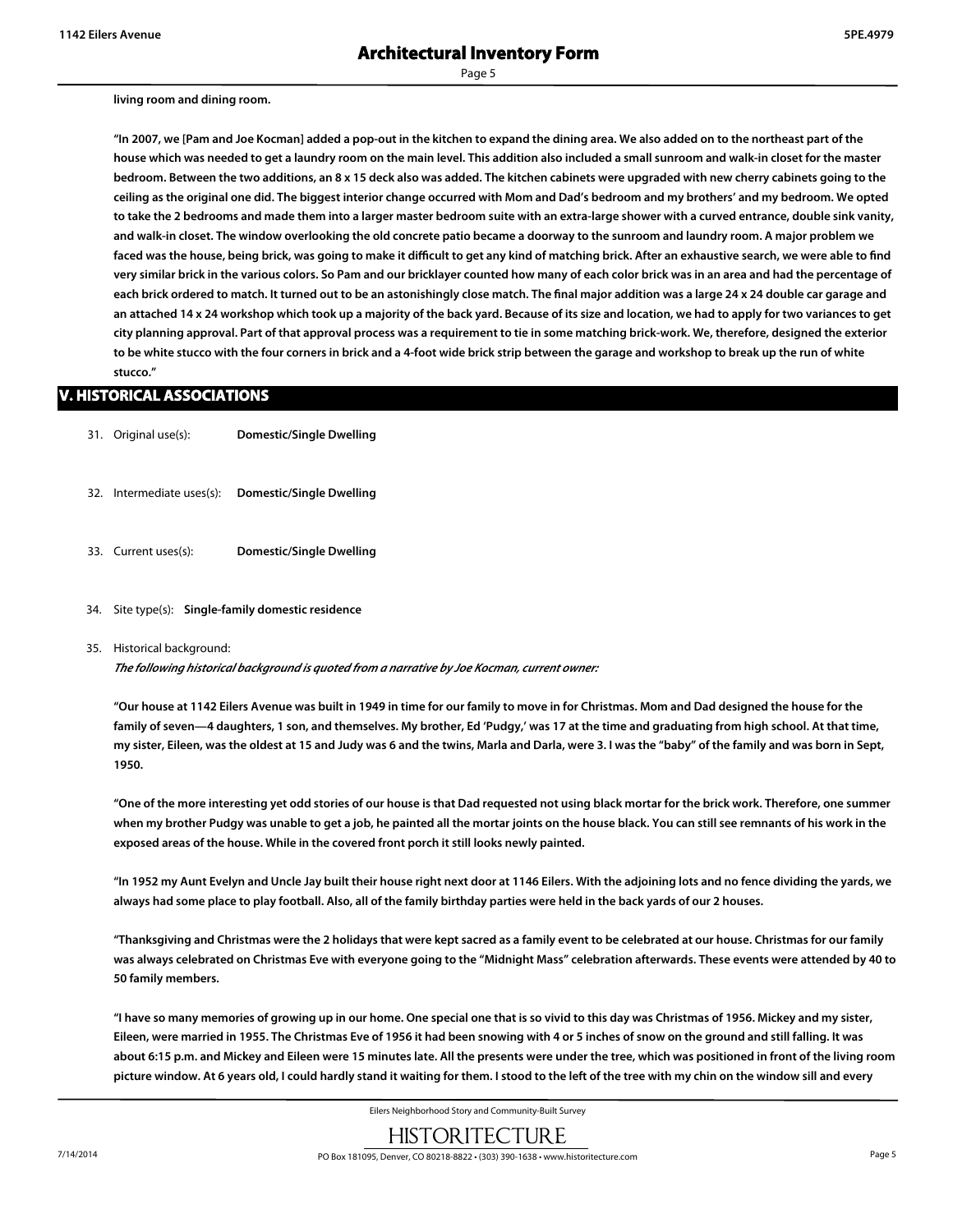**time I saw car headlights driving east on Mesa I would holler that they were here, only to have the car pass Eilers avenue. My heart would sink until the next lights would appear and I would holler again only to be let down. This happened about 10 times before their 1952 Chevy turned onto Eilers and I started jumping up and down.**

**"One of the quirks that Mom and Dad did to the Christmas tree a few times was to 'fancy it up like the rich people.' Fox's Garden would spray trees white so they looked like snow had fallen on them. But they were way out of our price range, so Mom and Dad took Ivory Soap Flakes and whipped them up with a beater and dropped dollops of 'snow' on the tree. 'First Class while the dough lasts'—Mom's favorite expression.**

**"The other family tradition that was carried on until Mom was in her late 80s was the Sunday Dinner (being at noon). Mom would fix homemade chicken noodle soup, with homemade noodles, the chicken taken from the soup would then be roasted, also, served were govidna or soup meat, fried potatoes and salata (simple sour salad with oil and vinegar). As we children grew up and had our own children, we would still bring our families to Mom's for Sunday Dinner. Mom would get up at 5 a.m. every Sunday to start the soup boiling and would spend all morning preparing all the food, in anticipation of having her family gather together. The soup bone was of special importance, because it would act as an appetizer. About 11 a.m. Mom would pull out the beef soup bone and all that were there would sit around the table and eat the bits of meat and gristle that was left on the bone. Then we would spread the bone marrow on bread to eat. What a treat that was! One other memory of Sunday Dinner was that throughout the 1950s and 60s the radio would always be tuned to the 'Butkovich Slovenian Radio Hour' hosted by John Butkovich from the neighborhood playing all the traditional Slovenian polkas and waltzes.**

**"My sister, Eileen, gave Mom a 'glider' swing and chair for the front porch in 1950. This was Mom's favorite place to sit and visit, or just watch the neighborhood. We still have both the glider and chair located on the porch just as they were in 1950.**

**"Dad died from a massive heart attack in Feb. 1962. Mom passed away in her bedroom on Dec. 8, 2006. Pam and I bought our home from my brother and sisters so that we could live here."**

36. Sources of information:

**Kocman, Joe. "Memories of Dad." Memoir Writing Workshop. St. Mary's Parish Hall. 19 November 2011. Kocman, Joe and Pam. "Property Owner Worksheet: 1142 Eilers Avenue." 2013. Pueblo County Assessor (Online)**

## **VI. SIGNIFICANCE**

- 37. Local landmark designation: Designation authority: Date of designation: **□** Yes ⊠No
- 38. Applicable National Register criteria:
	- $\boxtimes$  A. Associated with events that have made a significant contribution to the broad patterns of our history.
	- $\boxtimes$  B. Associated with the lives of persons significant in our past.
	- $\Sigma$  C. Embodies the distinctive characteristics of a type, period, or method of construction, or that represent the work of a master, or that possess high artistic values, or that represent a significant and distinguishable entity whose components may lack individual distinction.
	- $\square$  D. Has yielded, or may be likely to yield, information important in prehistory or history.
	- $\square$  Qualifies under Criteria Considerations A through G (see manual).
	- $\square$  Does not meet any of the above National Register criteria.

Applicable Colorado State Register criteria:

- $\boxtimes$  A. Associated with events that have made a significant contribution to history.
- $\square$  B. Connected with persons significant in history.
- $\boxtimes$  C. Has distinctive characteristics of a type, period, method of construction or artisan.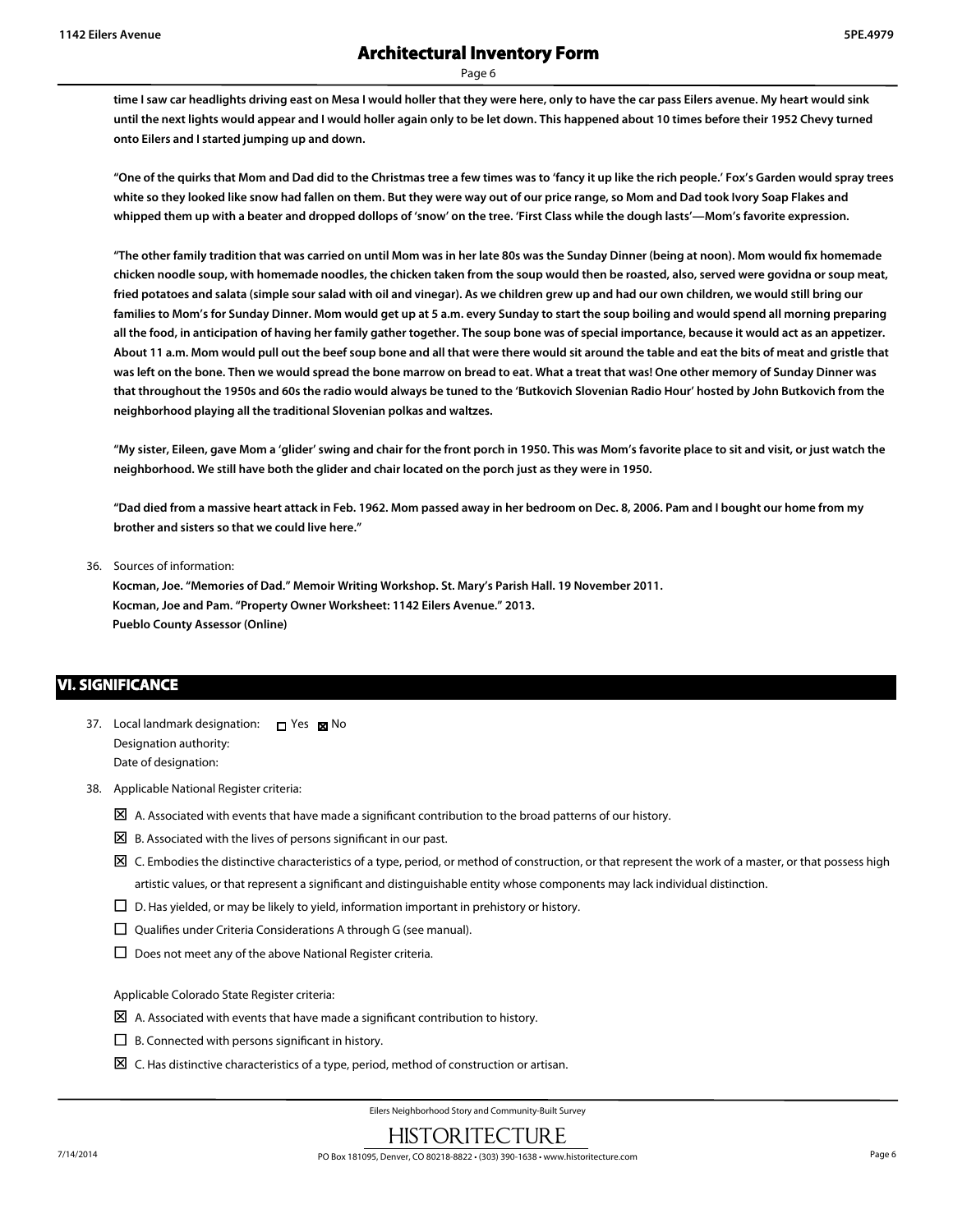$\square$  D. Is of geographic importance.

 $\Box$  E. Contains the possibility of important discoveries related to prehistory or history.

 $\square$  Does not meet any of the above Colorado State Register criteria.

Applicable City of Pueblo landmark criteria:

- $\boxtimes$  1a. History: Have direct association with the historical development of the city, state, or nation; or
- $\Box$  1b. History: Be the site of a significant historic event; or
- $\Sigma$  1c. History: Have direct and substantial association with a person or group of persons who had influence on society.
- $\boxtimes$  2a. Architecture: Embody distinguishing characteristics of an architectural style or type; or
- $\square$  2b. Architecture: Be a significant example of the work of a recognized architect or master builder, or
- £ 2c. Architecture: Contain elements of architectural design, engineering, materials, craftsmanship, or artistic merit which represent a significant or influential innovation;
- $\boxtimes$  2d. Architecture: Portray the environment of a group of people or physical development of an area of the city in an era of history characterized by a distinctive architectural style.
- $\square$  3a. Geography: Have a prominent location or be an established, familiar, and orienting visual feature of the contemporary city, or
- $\square$  3b. Geography: Promote understanding and appreciation of Pueblo's environment by means of distinctive physical characteristics or rarity; or
- $\Box$  3c. Geography: Make a special contribution to Pueblo's distinctive character.
- $\square$  Does not meet any of the above City of Pueblo landmark criteria.

- 39. Areas of significance: **Ethnic Heritage/European Architecture**
- 40. Period(s) of Significance: **1949-1964; 1949**
- 41. Level of Significance: □ National □ State Local □ Not Applicable

#### 42. Statement of Significance:

**A member of the Kocman family has owned the home since its construction in 1949. This property is associated with the Slovenian history of the neighborhood and was the site of numerous family celebrations featuring traditional food, music, and memories. Original owners Rudolph "Moon" and Elsie (Glavich) Kocman both were well-known in Pueblo's Bojon Town. He was the manager of the semi-professional Walter's Brewers baseball team that played its home games at Eilers/St. Mary's Ballpark (no longer extant) located on the site of the homes in the Zupan Subdivision. Elsie Kocman was a member of the Glavich family; after matriarch and founder Josephine "Pepa" Glavich passed away in 1979, Elsie and her siblings ran the family business, Eilers' Place (326 East Mesa Avenue). Current homeowners Pam and Joe Kocman also operated the family-owned bar from 1991 through 2006; Pam Kocman established the Eilers Heights (in Old Bojon Town) Neighborhood Association in 2013, serving as the organization's inaugural president.**

**Architecturally, the home is a modest example of a Ranch type house. Character-defining features include its rectangular plan and large picture window. Similar to other homes on the block, this house is constructed of brick; features a band of decorative brickwork along the foundation; and made use of both glass block (especially for basement-level window openings) and decorative ironwork for porch surrounds, rails, and supports. This property does not possess sufficient significance to be considered individually eligible for listing on the National Register of Historic Places or the Colorado State Register of Historic Properties. However, it is individually eligible as a Pueblo Landmark. The property has a direct association with the**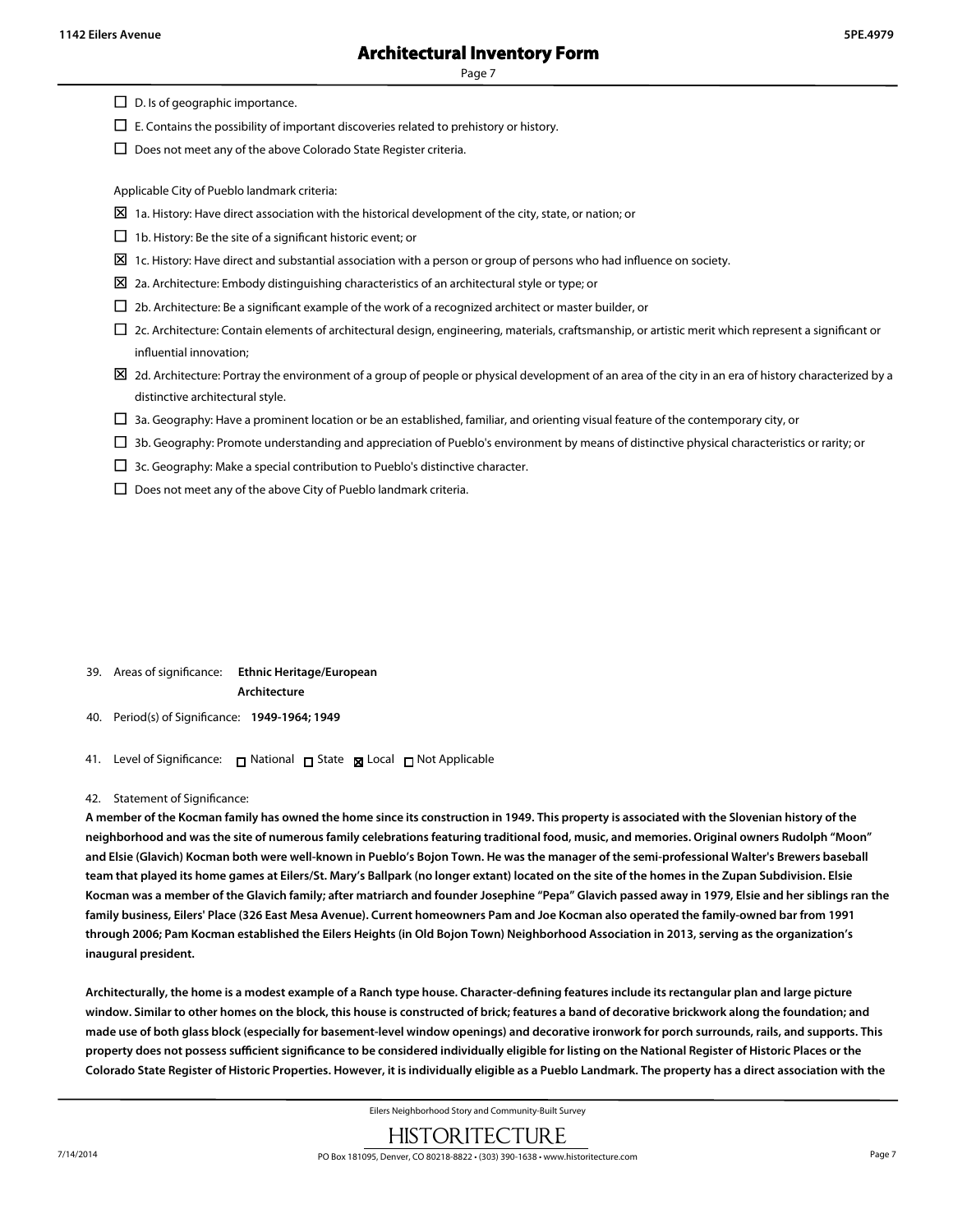Page 8

**development of the postwar Zupan Subdivision (local criterion 1a), is directly associated with not only Pueblo's Slovenian-American community but also prominent community members Moon and Elsie Kocman (local criterion 1c), possesses many of the distinctive characteristics of the Ranch** building type (local criterion 2a), and, as the first home constructed in this small subdivision, reflects both the architectural characteristics and self**build tradition that became prominent among the Slovenian-Americans who settled here (local criterion 2d).**

43. Assessment of historic physical integrity related to significance:

**This home exhibits a relatively high level of physical integrity relative to the seven aspects of integrity as defined by the National Park Service and the Colorado Historical Society: location, setting, design, materials, workmanship, feeling, and association. The 2007 rear addition, marked by a slight variation in brick color and pattern, has a minimal impact on design, materials, and workmanship. This building retains sufficient physical integrity to convey its significance.**

### **VII. NATIONAL REGISTER ELIGIBILITY ASSESSMENT**

| 44. National Register eligibility field assessment: | $\Box$ Individually eligible $\boxtimes$ Not eligible $\Box$ Needs data $\Box$ Previously listed |  |  |
|-----------------------------------------------------|--------------------------------------------------------------------------------------------------|--|--|
| State Register eligibility field assessment:        | $\Box$ Individually eligible $\boxtimes$ Not eligible $\Box$ Needs data $\Box$ Previously listed |  |  |
| Local landmark eligibility field assessment:        | $\boxtimes$ Individually eligible $\Box$ Not eligible $\Box$ Needs data $\Box$ Previously listed |  |  |

45. Is there National Register district potential:  $\blacksquare$  Yes  $\blacksquare$  No  $\blacksquare$  Needs Data

Discuss: **The Eilers Neighborhood Story and Community-Built Survey project identified an eligible National Register Historic District that includes the Cyril Zupan subdivision and the Diocese of Pueblo property (St. Mary's Church, St. Mary's School, and associated buildings) to its west. This area is important for its association with Catholic priest Father Cyril Zupan, Ethnic history (Slovenian), Community Planning and Development, and Architecture. The period of significance for the district is 1921–1964.**

If there is National Register district potential, is this building contributing: **XX** Yes  $\Box$  No  $\Box$  N/A

46. If the building is in existing National Register district, is it contributing:  $\square$  Yes  $\square$  No  $\square$  N/A

# **VIII. RECORDING INFORMATION**

| 47. | Digital photograph file name(s):<br>Digital photographs filed at: | eilersave1142 - 1.tif through eilersave1142 - 4.tif<br>Robert Hoag Rawlings Public Library |
|-----|-------------------------------------------------------------------|--------------------------------------------------------------------------------------------|
|     |                                                                   | 100 E. Abriendo Avenue                                                                     |
|     |                                                                   | Pueblo, CO 81004-4290                                                                      |
| 48. | Report title:                                                     | Eilers Neighborhood Story and Community-Built Survey                                       |
| 49. | Date(s):                                                          | 10/22/2013                                                                                 |
| 50: | Recorder(s):                                                      | <b>Mary Therese Anstey</b>                                                                 |
| 51: | Organization:                                                     | Historitecture, LLC                                                                        |
| 52: | Address:                                                          | PO Box 181095                                                                              |
|     |                                                                   | Denver, CO 80218-8822                                                                      |
| 53: | Phone number(s):                                                  | 303-390-1638                                                                               |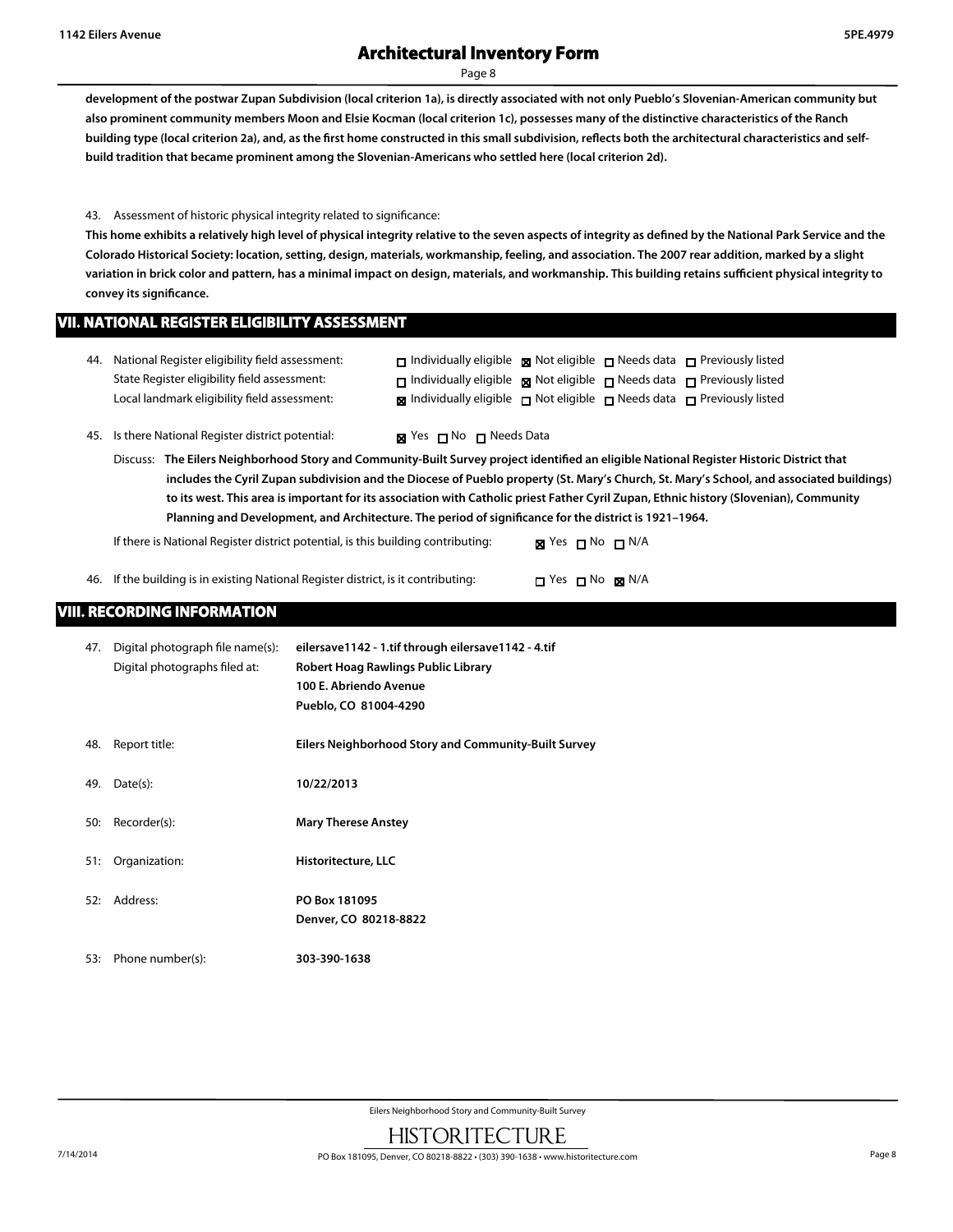Page 9

# **SKETCH MAP 1142 Eiler's Ave** AGRAM AVE Л House Garage 1142 EILERS AVE E MESA AVE EILERSAVE EILERS AVE  $1$  inch = 50 feet Prepared by the Pueblo County GIS Center For: City of Pueblo Planning Department Unauthorized reproduction or duplication of this document is strictly prohibited without written consent by the Pueblo County GIS Center. The Pueblo County GIS Center makes no claims as to the accuracy of the 1:600 information portrayed in this document. For further information, please contact the Pueblo C ounty GIS Center. 215 W 10th St, Pueblo CO 81003 719.583.6240 (v) 719.583.6249 (f) Cou 0 50 100 Base Data Sources: Pueblo County, CDOT File Name: Eiler\_Properties\_102813.mxd Path:S:\gis\robert\CityOfPueblo\Broadhead\_Wade\ Feet Date of Preparation: Oct 28, 2013 PUEBLO Prepared by: Robert De Herrera ٠